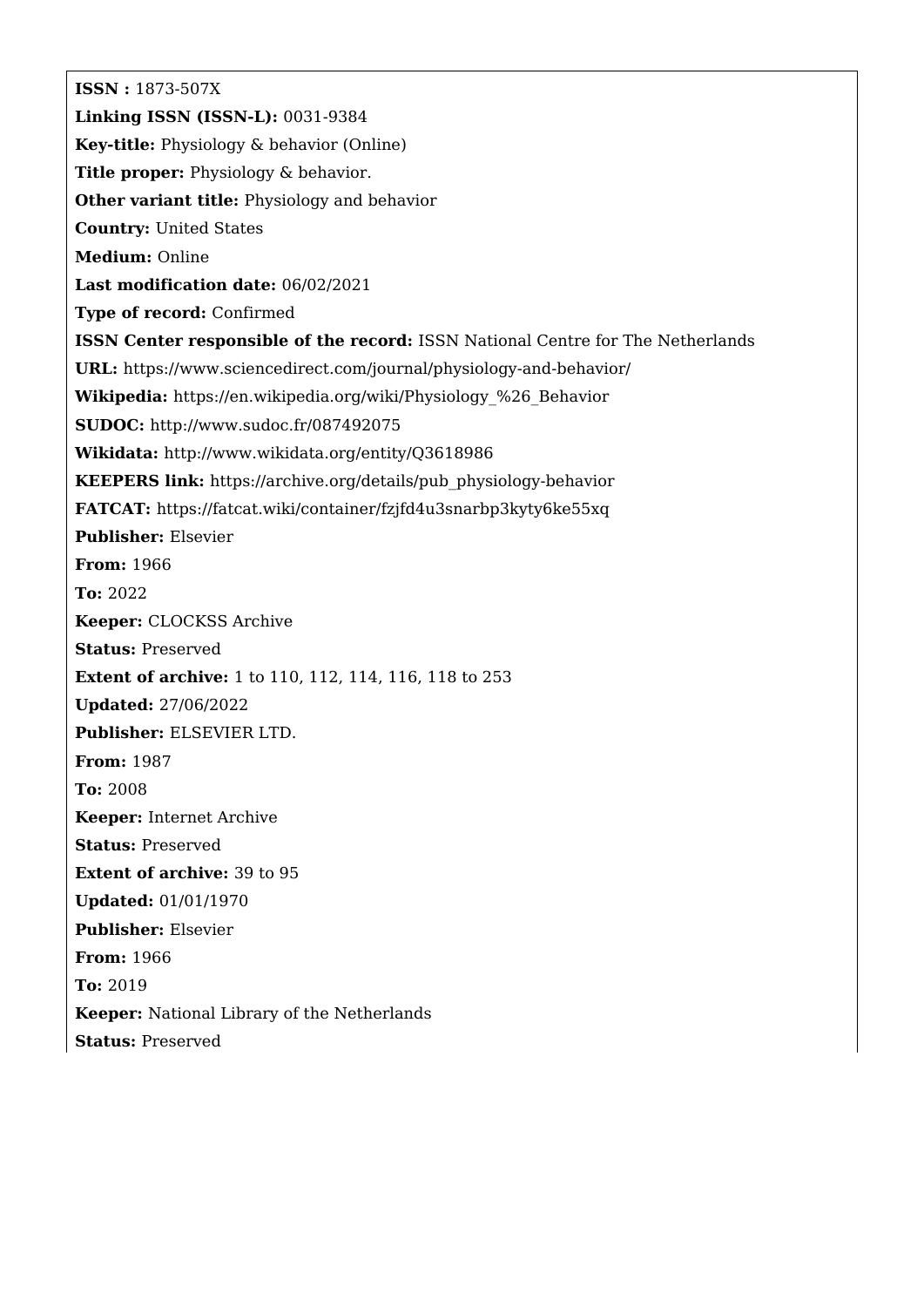**Extent of archive:** Preserved : 1 (1, I, 2, 3-4); 2 (1, I, 2 to 4); 3 (1, I, 2 to 6); 4 (11, 1 to 6); 5 (1, I, 2 to 12); 6 (1, I, 2 to 6); 7 (1, I, 2 to 6); 8 (1, I, 2 to 6); 9 (1, I, 2 to 5); 10 (1 to 6); 11 (1 to 6); 12 (1, I, 2 to 6); 13 (1, I, 2 to 6); 14 (1 to 6); 15 (1 to 6); 16 (1 to 6); 17 (1, I, 2 to 6); 18 (1 to 6); 19 (1, I, 2 to 6); 20 (1 to 6); 21 (1, I, 2 to 6); 22 (1, I, 2 to 6); 23 (1, I, 2 to 6); 24 (1, I, 2 to 6); 25 (1, I, 2 to 6); 26 (1 to 6); 27 (1 to 6); 28 (1 to 6); 29 (1 to 6); 30 (1 to 6); 31 (1 to 6); 32 (1 to 6); 33 (1 to 6); 34 (1 to 6); 35 (1 to 6); 36 (1 to 6); 37 (1 to 6); 38 (1 to 6); 39 (1 to 6); 40 (1 to 6); 41 (1 to 6); 42 (1 to 6); 43 (1 to 6); 44 (1, I, 2, 3, 4-5, 6); 45 (1 to 6); 46 (1 to 6); 47 (1 to 6); 48 (1 to 6); 49 (1 to 6); 50 (1 to 6); 51 (1, I, 2 to 6); 52 (1, I, 2 to 6); 53 (1, I, 2 to 6); 54 (1, I, 2 to 6); 55 (1 to 6); 56 (1, I, 2 to 6); 57 (1 to 6); 58 (1 to 6); 59 (1 to 3, 4-5, 6); 60 (1 to 6); 61 (1 to 6); 62 (1 to 6); 63 (1 to 5); 64 (1 to 5); 65 (1 to 3, 4-5); 66 (1 to 5); 67 (1 to 5); 68 (1-2, 3 to 5); 69 (1-2, 3, 4-5); 70 (1-2, 3-4, 5); 71 (1-2, 3-4, 5); 72 (1-2, 3 to 5); 73 (1-2, 3 to 5); 74 (1-2, 3, 4-5); 75 (1-2, 3 to 5); 76 (1 to 3, 4-5); 77 (1, 2-3, 4-5); 78 (1 to 3, 4-5); 79 (1 to 3, 4-5); 80 (1, 2-3, 4, 5); 81 (1 to 5); 82 (1, 2-3, 4, 5); 83 (1 to 5); 84 (1 to 5); 85 (1 to 5); 86 (1-2, 3 to 5); 87 (1 to 5); 88 (1-2, 3, 4-5); 89 (1 to 5); 90 (1, 2-3, 4, 5); 91 (1, 2-3, 4, 5); 92 (1-2, 3 to 5); 93 (1-2, 3, 4-5); 94 (1 to 5); 95 (1-2, 3 to 5); 96 (1 to 3, 4-5); 97 (1, 2, 3-4, 5); 98 (1-2, 3 to 5); 99 (1 to 5); 100 (1 to 5); 101 (1 to 5); 102 (1, 2, 3-4, 5); 103 (1, 2, 3-4, 5); 104 (1 to 5); 105 (1 to 5); 106 (1 to 5); 107 (1 to 5); 108 (C); 109; 110-111; 112-113; 114-115; 118; 119; 120; 121; 122; 123; 124; 125; 126; 127; 128; 129; 130; 131; 132; 133; 134; 135; 136; 137; 138; 139; 140; 141; 142; 143; 144; 145; 146; 147; 148; 149; 150; 151; 152; 153; 154; 155; 156; 157; 158; 159; 160; 161; 162; 163; 164; 165; 166; 167; 168; 169; 170; 171; 172; 173; 174; 175; 176; 177; 178; 179; 180; 181; 182; 183; 184; 185; 186; 187; 188; 189; 190; 191; 192; 193; 195; 196; 197; 198; 199; 200; 202; 203; 204; 205; 206; 207; 209; 210; 211

**Updated:** 19/06/2022

**Publisher:** Elsevier

**From:** 1966

**To:** 2022

**Keeper:** Portico

**Status:** Preserved

**Extent of archive:** Preserved : 1 (1, 2, 3-4); 2 (1 to 4); 3 (1 to 6); 4 (1 to 6); 5 (1 to 12); 6 (1 to 6); 7 (1 to 6); 8 (1 to 6); 9 (1 to 5); 10 (1 to 6); 11 (1 to 6); 12 (1 to 6); 13 (1 to 6); 14 (1 to 6); 15 (1 to 6); 16 (1 to 6); 17 (1 to 6); 18 (1 to 6); 19 (1 to 6); 20 (1 to 6); 21 (1 to 6); 22 (1 to 6); 23 (1 to 6); 24 (1 to 6); 25 (1 to 6); 26 (1 to 6); 27 (1 to 6); 28 (1 to 6); 29 (1 to 6); 30 (1 to 6); 31 (1 to 6); 32 (1 to 6); 33 (1 to 6); 34 (1 to 6); 35 (1 to 6); 36 (1 to 6); 37 (1 to 6); 38 (1 to 6); 39 (1 to 6); 40 (1 to 6); 41 (1 to 6); 42 (1 to 6); 43 (1 to 6); 44 (1 to 3, 4-5, 6); 45 (1 to 6); 46 (1 to 6); 47 (1 to 6); 48 (1 to 6); 49 (1 to 6); 50 (1 to 6); 51 (1 to 6); 52 (1 to 6); 53 (1 to 6); 54 (1 to 6); 55 (1 to 6); 56 (1 to 6); 57 (1 to 6); 58 (1 to 6); 59 (1 to 3, 4-5, 6); 60 (1 to 6); 61 (1 to 6); 62 (1 to 6); 63 (1 to 5); 64 (1 to 5); 65 (1 to 3, 4-5); 66 (1 to 5); 67 (1 to 5); 68 (1-2, 3 to 5); 69 (1-2, 3, 4-5); 70 (1-2, 3-4, 5); 71 (1-2, 3-4, 5); 72 (1-2, 3 to 5); 73 (1-2, 3 to 5); 74 (1-2, 3, 4-5); 75 (1-2, 3 to 5); 76 (1 to 3, 4-5); 77 (1, 2-3, 4-5); 78 (1 to 3, 4-5); 79 (1 to 3, 4-5); 80 (1, 2-3, 4, 5); 81 (1 to 5); 82 (1, 2-3, 4, 5); 83 (1 to 5); 84 (1 to 5); 85 (1 to 5); 86 (1-2, 3 to 5); 87 (1 to 5); 88 (1-2, 3, 4-5); 89 (1 to 5); 90 (1, 2-3, 4, 5); 91 (1, 2-3, 4, 5); 92 (1-2, 3 to 5); 93 (1-2, 3, 4-5); 94 (1 to 5); 95 (1-2, 3 to 5); 96 (1 to 3, 4-5); 97 (1, 2, 3-4, 5); 98 (1-2, 3 to 5); 99 (1 to 5); 100 (1 to 5); 101 (1 to 5); 102 (1, 2, 3-4, 5); 103 (1, 2, 3-4, 5); 104 (1 to 5); 105 (1 to 5); 106 (1 to 5); 107 (1 to 5); 108 (Complete); 109; 110-111; 112-113; 114-115; 116-117; 118; 119; 120; 121; 122; 123; 124; 125; 126; 127; 128; 129; 130; 131; 132; 133; 134; 135; 136; 137; 138; 139; 140; 141; 142; 143; 144; 145; 146; 147; 148; 149; 150; 151; 152; 153; 154; 155; 156; 157; 158; 159; 160; 161; 162; 163; 164; 165; 166; 167; 168; 169; 170; 171; 172; 173; 174; 175; 176; 177; 178; 179; 180; 181; 182; 183; 184; 185; 186; 187; 188; 189; 190; 191; 192; 193; 194; 195; 196; 197; 198; 199; 200; 201; 202; 203; 204; 205; 206; 207; 208; 209; 210; 211; 212; 213; 214; 215; 216; 217; 218; 219; 220; 221; 222; 223; 224; 225; 226; 227; 228; 230; 232; 233; 234; 235; 236; 237; 238; 239; 240; 241; 242; 243; 244; 245; 246; 247; 248; 249; 250; 251; 252

**Updated:** 04/06/2022

**Publisher:** Elsevier

**From:** 1966

**To:** 2022

**Keeper:** Scholars Portal